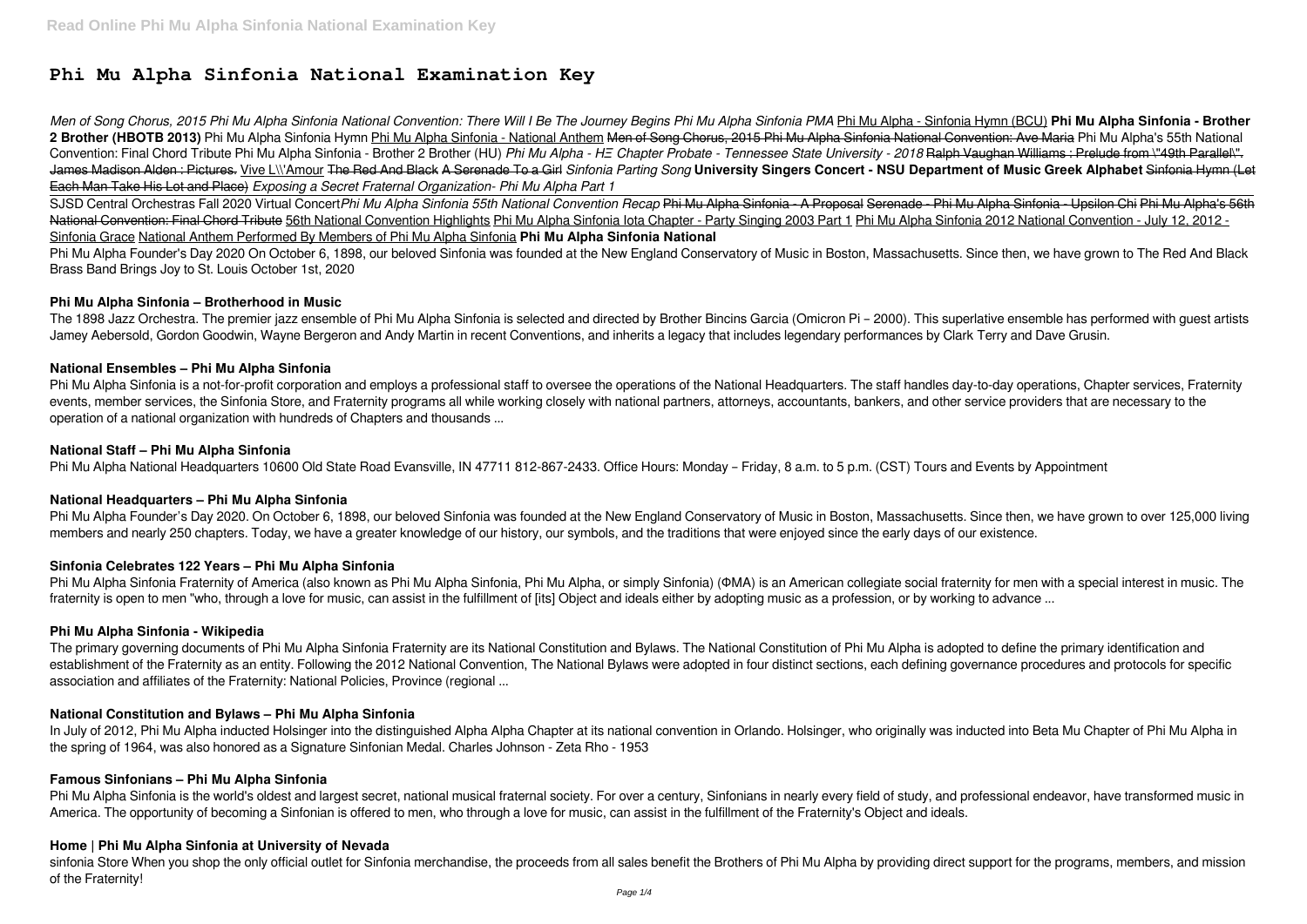## **Phi Mu Alpha – Sinfonia Store**

Founded in 1898 with the purpose of promoting sociability and the best and truest fraternal spirit, Phi Mu Alpha Sinfonia is the oldest and largest secret fraternal society in music in the world.

## **Home | Phi Mu Alpha Sinfonia at Texas Tech University**

Welcome. Welcome to Phi Mu Alpha Sinfonia. Founded in 1898 with the purpose of cultivating brotherhood through the best and truest fraternal spirit. Phi Mu Alpha Sinfonia is the oldest and largest secret fraternal society in music in the world. Banded together by our common goal of building men of the highest type. Sinfonians across the country seek to win the world to harmony through its noble object:

Welcome to the Kappa Sigma Chapter of Phi Mu Alpha Sinfonia! Founded in 1898 with the purpose of promoting sociability and the best and truest fraternal spirit, Phi Mu Alpha Sinfonia is the oldest and largest secret fraternal society in music in the world.

## **Home | Phi Mu Alpha Sinfonia at Coe College**

Founded in 1898 with the purpose of promoting sociability and the best and truest fraternal spirit, Phi Mu Alpha Sinfonia is the oldest and largest secret fraternal society in music in the world.

Welcome Welcome to Phi Mu Alpha Sinfonia, Iota Gamma Chapter! Founded in 1898 with the purpose of promoting sociability and the best and truest fraternal spirit, Phi Mu Alpha Sinfonia is the oldest and largest secret fraternal society in music in the world.

## **Home | Phi Mu Alpha Sinfonia at Rowan University**

Phi Mu Alpha Sinfonia has chartered 453 collegiate chapters in its history, of which 251 are currently active. The following table contains a comprehensive listing of all 453 collegiate chapters in the order that they were chartered. Footnotes appear immediately below the table.

## **Home | Phi Mu Alpha Sinfonia at Valparaiso University**

Founded in 1898 with the purpose of promoting sociability and the best and truest fraternal spirit, Phi Mu Alpha Sinfonia is the oldest and largest secret fraternal society of music in the world.

## **Home | Phi Mu Alpha Sinfonia at Drake University**

## **Home | Phi Mu Alpha Sinfonia at University of Iowa**

Phi Mu Alpha Sinfonia is a not-for-profit corporation and employs a professional staff to oversee the operations of the National Headquarters. The staff handles day-to-day operations, Chapter services, Fraternity events, member services, the Sinfonia Store, and Fraternity programs all while working closely with national partners, attorneys, accountants, bankers, and other service providers that are necessary to the operation of a national organization with hundreds of Chapters and thousands ...

*Men of Song Chorus, 2015 Phi Mu Alpha Sinfonia National Convention: There Will I Be The Journey Begins Phi Mu Alpha Sinfonia PMA* Phi Mu Alpha - Sinfonia Hymn (BCU) **Phi Mu Alpha Sinfonia - Brother** 2 Brother (HBOTB 2013) Phi Mu Alpha Sinfonia Hymn Phi Mu Alpha Sinfonia - National Anthem <del>Men of Song Chorus, 2015 Phi Mu Alpha Sinfonia National Convention: Ave Maria</del> Phi Mu Alpha's 55th National Convention: Final Chord Tribute Phi Mu Alpha Sinfonia - Brother 2 Brother (HU) *Phi Mu Alpha - HΞ Chapter Probate - Tennessee State University - 2018* Ralph Vaughan Williams : Prelude from \"49th Parallel\". James Madison Alden : Pictures. Vive L\\'Amour The Red And Black A Serenade To a Girl *Sinfonia Parting Song* **University Singers Concert - NSU Department of Music Greek Alphabet** Sinfonia Hymn (Let Each Man Take His Lot and Place) *Exposing a Secret Fraternal Organization- Phi Mu Alpha Part 1*

SJSD Central Orchestras Fall 2020 Virtual Concert*Phi Mu Alpha Sinfonia 55th National Convention Recap* Phi Mu Alpha Sinfonia - A Proposal Serenade - Phi Mu Alpha Sinfonia - Upsilon Chi Phi Mu Alpha's 56th National Convention: Final Chord Tribute 56th National Convention Highlights Phi Mu Alpha Sinfonia Iota Chapter - Party Singing 2003 Part 1 Phi Mu Alpha Sinfonia 2012 National Convention - July 12, 2012 -Sinfonia Grace National Anthem Performed By Members of Phi Mu Alpha Sinfonia **Phi Mu Alpha Sinfonia National**

Phi Mu Alpha Founder's Day 2020 On October 6, 1898, our beloved Sinfonia was founded at the New England Conservatory of Music in Boston, Massachusetts. Since then, we have grown to The Red And Black Brass Band Brings Joy to St. Louis October 1st, 2020

# **Phi Mu Alpha Sinfonia – Brotherhood in Music**

The 1898 Jazz Orchestra. The premier jazz ensemble of Phi Mu Alpha Sinfonia is selected and directed by Brother Bincins Garcia (Omicron Pi – 2000). This superlative ensemble has performed with guest artists Jamey Aebersold, Gordon Goodwin, Wayne Bergeron and Andy Martin in recent Conventions, and inherits a legacy that includes legendary performances by Clark Terry and Dave Grusin.

#### **National Ensembles – Phi Mu Alpha Sinfonia**

#### **National Staff – Phi Mu Alpha Sinfonia**

Phi Mu Alpha National Headquarters 10600 Old State Road Evansville, IN 47711 812-867-2433. Office Hours: Monday – Friday, 8 a.m. to 5 p.m. (CST) Tours and Events by Appointment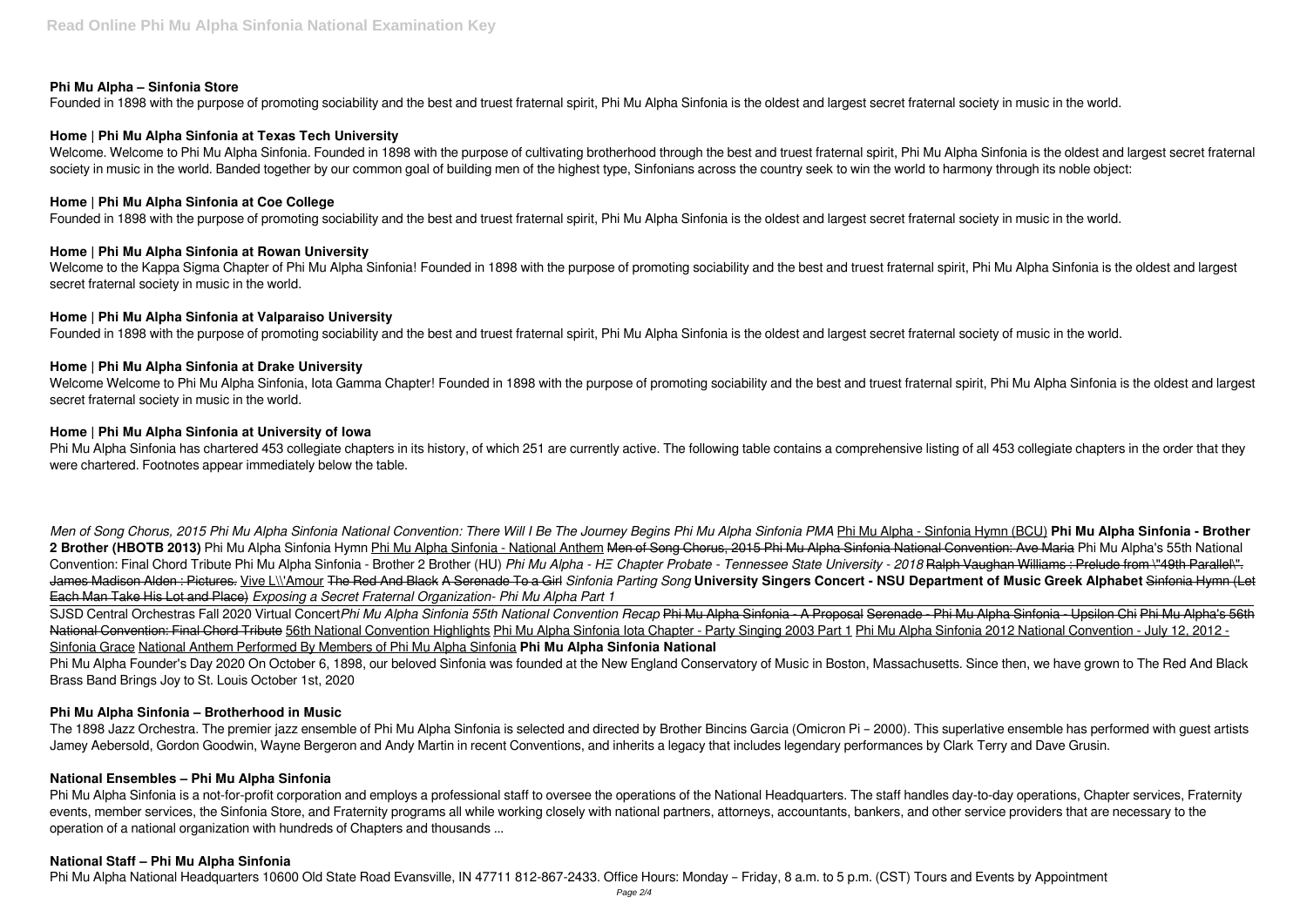## **National Headquarters – Phi Mu Alpha Sinfonia**

Phi Mu Alpha Founder's Day 2020. On October 6, 1898, our beloved Sinfonia was founded at the New England Conservatory of Music in Boston, Massachusetts. Since then, we have grown to over 125,000 living members and nearly 250 chapters. Today, we have a greater knowledge of our history, our symbols, and the traditions that were enjoyed since the early days of our existence.

## **Sinfonia Celebrates 122 Years – Phi Mu Alpha Sinfonia**

Phi Mu Alpha Sinfonia Fraternity of America (also known as Phi Mu Alpha Sinfonia, Phi Mu Alpha, or simply Sinfonia) (ΦΜΑ) is an American collegiate social fraternity for men with a special interest in music. The fraternity is open to men "who, through a love for music, can assist in the fulfillment of [its] Object and ideals either by adopting music as a profession, or by working to advance ...

In July of 2012, Phi Mu Alpha inducted Holsinger into the distinguished Alpha Alpha Chapter at its national convention in Orlando. Holsinger, who originally was inducted into Beta Mu Chapter of Phi Mu Alpha in the spring of 1964, was also honored as a Signature Sinfonian Medal. Charles Johnson - Zeta Rho - 1953

## **Phi Mu Alpha Sinfonia - Wikipedia**

Phi Mu Alpha Sinfonia is the world's oldest and largest secret, national musical fraternal society. For over a century, Sinfonians in nearly every field of study, and professional endeavor, have transformed music in America. The opportunity of becoming a Sinfonian is offered to men, who through a love for music, can assist in the fulfillment of the Fraternity's Object and ideals.

The primary governing documents of Phi Mu Alpha Sinfonia Fraternity are its National Constitution and Bylaws. The National Constitution of Phi Mu Alpha is adopted to define the primary identification and establishment of the Fraternity as an entity. Following the 2012 National Convention, The National Bylaws were adopted in four distinct sections, each defining governance procedures and protocols for specific association and affiliates of the Fraternity: National Policies, Province (regional ...

sinfonia Store When you shop the only official outlet for Sinfonia merchandise, the proceeds from all sales benefit the Brothers of Phi Mu Alpha by providing direct support for the programs, members, and mission of the Fraternity!

## **National Constitution and Bylaws – Phi Mu Alpha Sinfonia**

## **Famous Sinfonians – Phi Mu Alpha Sinfonia**

Welcome to the Kappa Sigma Chapter of Phi Mu Alpha Sinfonia! Founded in 1898 with the purpose of promoting sociability and the best and truest fraternal spirit, Phi Mu Alpha Sinfonia is the oldest and largest secret fraternal society in music in the world.

Welcome Welcome to Phi Mu Alpha Sinfonia, Iota Gamma Chapter! Founded in 1898 with the purpose of promoting sociability and the best and truest fraternal spirit, Phi Mu Alpha Sinfonia is the oldest and largest secret fraternal society in music in the world.

## **Home | Phi Mu Alpha Sinfonia at University of Nevada**

#### **Phi Mu Alpha – Sinfonia Store**

Founded in 1898 with the purpose of promoting sociability and the best and truest fraternal spirit, Phi Mu Alpha Sinfonia is the oldest and largest secret fraternal society in music in the world.

# **Home | Phi Mu Alpha Sinfonia at Texas Tech University**

Welcome. Welcome to Phi Mu Alpha Sinfonia. Founded in 1898 with the purpose of cultivating brotherhood through the best and truest fraternal spirit, Phi Mu Alpha Sinfonia is the oldest and largest secret fraternal society in music in the world. Banded together by our common goal of building men of the highest type, Sinfonians across the country seek to win the world to harmony through its noble object:

#### **Home | Phi Mu Alpha Sinfonia at Coe College**

Founded in 1898 with the purpose of promoting sociability and the best and truest fraternal spirit, Phi Mu Alpha Sinfonia is the oldest and largest secret fraternal society in music in the world.

# **Home | Phi Mu Alpha Sinfonia at Rowan University**

#### **Home | Phi Mu Alpha Sinfonia at Valparaiso University**

Founded in 1898 with the purpose of promoting sociability and the best and truest fraternal spirit, Phi Mu Alpha Sinfonia is the oldest and largest secret fraternal society of music in the world.

#### **Home | Phi Mu Alpha Sinfonia at Drake University**

#### **Home | Phi Mu Alpha Sinfonia at University of Iowa**

Phi Mu Alpha Sinfonia has chartered 453 collegiate chapters in its history, of which 251 are currently active. The following table contains a comprehensive listing of all 453 collegiate chapters in the order that they were chartered. Footnotes appear immediately below the table.